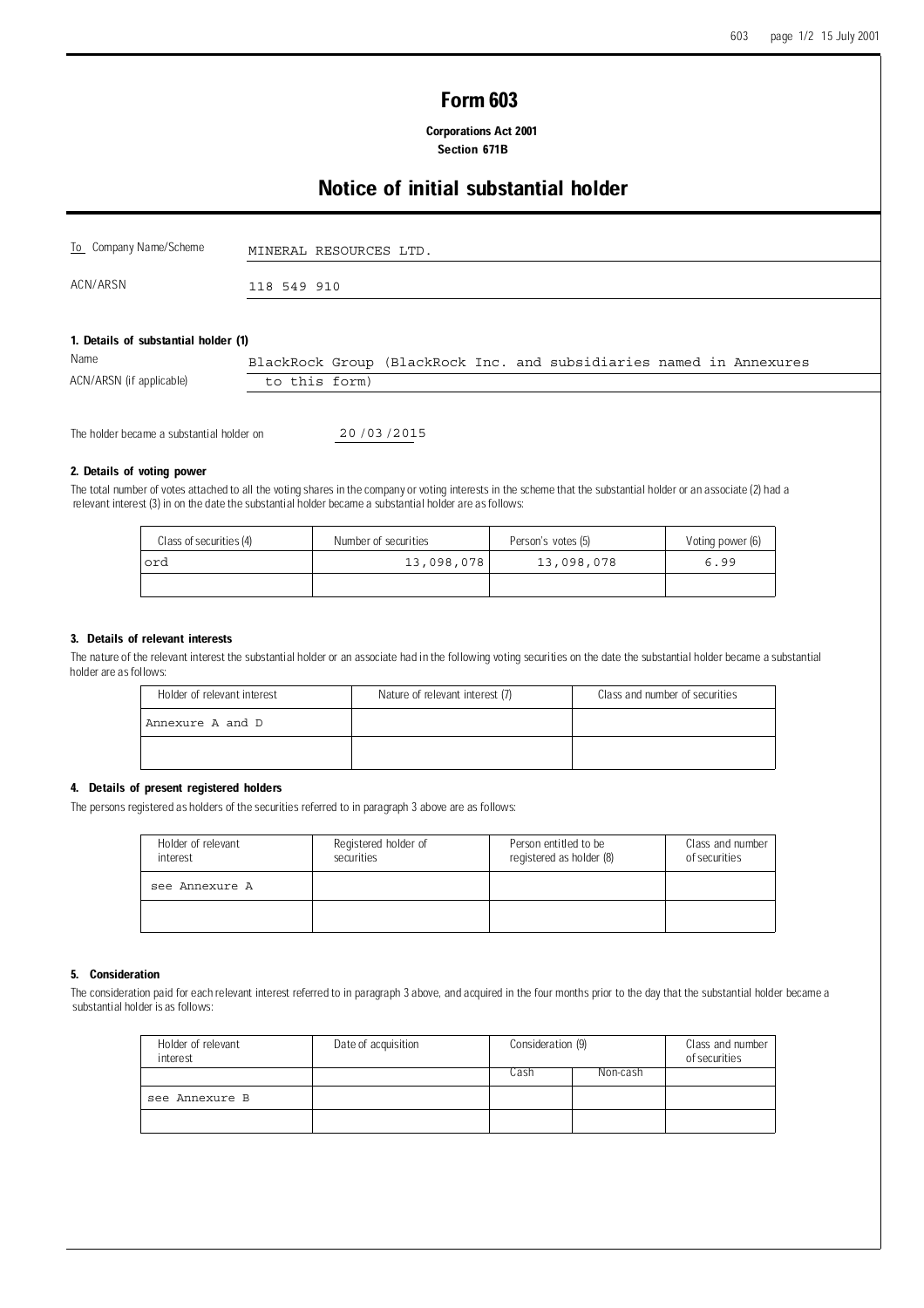# 6. Associates

The reasons the persons named in paragraph 3 above are associates of the substantial holder are as follows:

| Name and ACN/ARSN (if applicable) | Nature of association |
|-----------------------------------|-----------------------|
| see Annexure A                    |                       |
|                                   |                       |

### 7. Addresses

The addresses of persons named in this form are as follows:

| Name           | Address |
|----------------|---------|
| see Annexure C |         |
|                |         |

# **Signature**

| print name Kayla McGrory | capacity Authorised Signatory* |  |
|--------------------------|--------------------------------|--|
|                          |                                |  |

#### **sign here** date  $\frac{24}{103}$  / 24 / 03 / 2015

# **DIRECTIONS** \* At a meeting of the Board on 22 November 2013, the Directors resolved to approve the delegation of the preparation and lodgement of substantial shareholder notices on behalf of BlackRock Investment Management (Australia) Limited.

- (1) If there are a number of substantial holders with similar or related relevant interests (eg. a corporation and its related corporations, or the manager and trustee of an equity trust), the names could be included in an annexure to the form. If the relevant interests of a group of persons are essentially similar, they may be referred to throughout the form as a specifically named group if the membership of each group, with the names and addresses of members is clearly set out in paragraph 7 of the form.
- (2) See the definition of "associate" in section 9 of the Corporations Act 2001.
- (3) See the definition of "relevant interest" in sections 608 and 671B(7) of the Corporations Act 2001.
- (4) The voting shares of a company constitute one class unless divided into separate classes.
- (5) The total number of votes attached to all the voting shares in the company or voting interests in the scheme (if any) that the person or an associate has a relevant interest in.
- (6) The person's votes divided by the total votes in the body corporate or scheme multiplied by 100.
- (7) Include details of:
	- (a) any relevant agreement or other circumstances by which the relevant interest was acquired. If subsection 671B(4) applies, a copy of any document setting out the terms of any relevant agreement, and a statement by the person giving full and accurate details of any contract, scheme or arrangement, must accompany this form, together with a written statement certifying this contract, scheme or arrangement; and
	- (b) any qualification of the power of a person to exercise, control the exercise of, or influence the exercise of, the voting powers or disposal of the securities to which the relevant interest relates (indicating clearly the particular securities to which the qualification applies).

See the definition of "relevant agreement" in section 9 of the Corporations Act 2001.

- (8) If the substantial holder is unable to determine the identity of the person ( eg. if the relevant interest arises because of an option) write "unknown".
- (9) Details of the consideration must include any and all benefits, money and other, that any person from whom a relevant interest was acquired has, or may, become entitled to receive in relation to that acquisition. Details must be included even if the benefit is conditional on the happening or not of a contingency. Details must be included of any benefit paid on behalf of the substantial holder or its associate in relation to the acquisitions, even if they are not paid directly to the person from whom the relevant interest was acquired.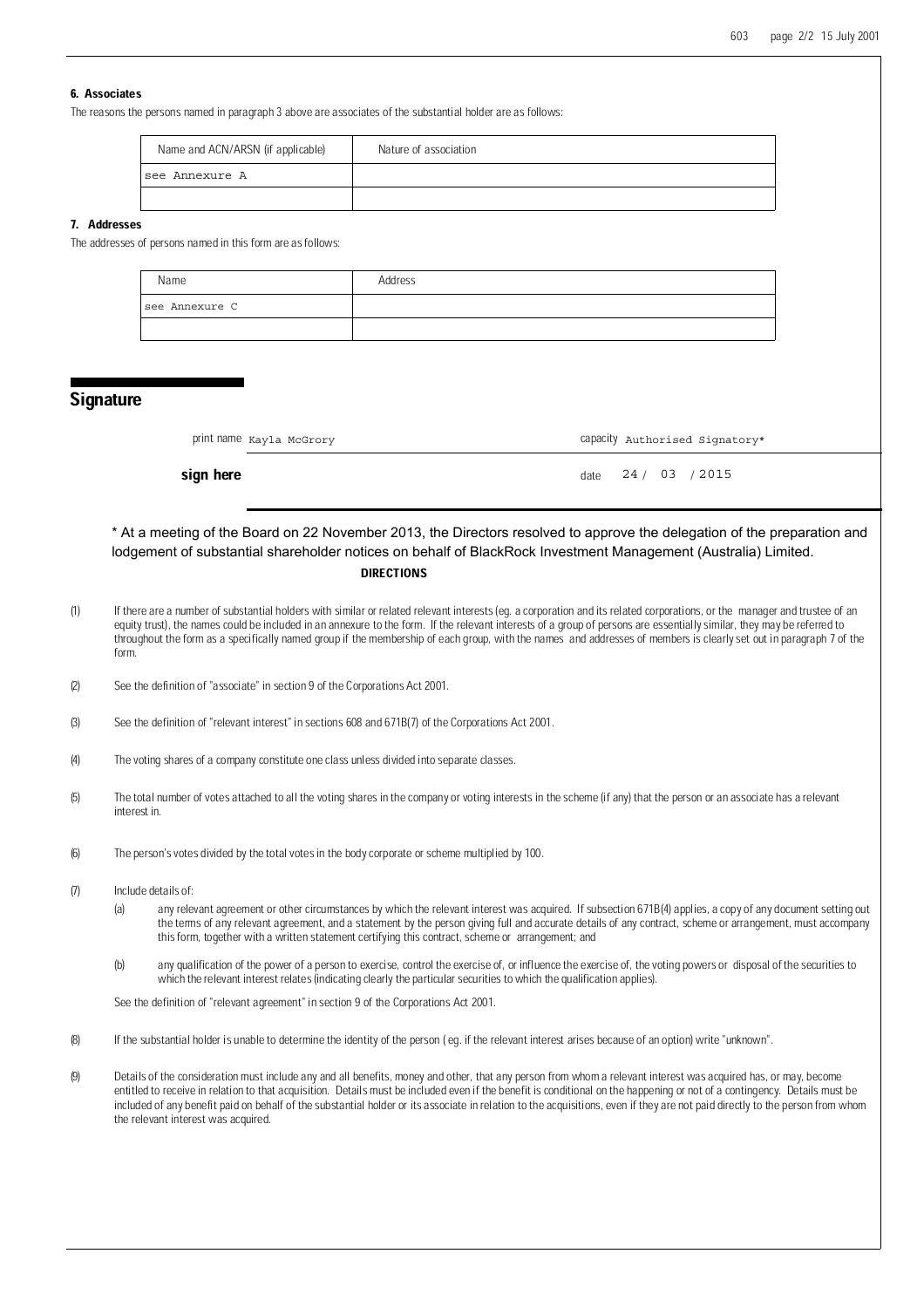This is Annexure A of 3 pages referred to in form 603 Notice of initial substantial shareholder

24-Mar-15**Date**

**Kayla McGrory, Authorised Signatory**

**3. Details of Relevant Interests**

**4. Details of present registered holders**

**6. Associates**

| <del>noider or Relevant</del>          |                                                              |                                                  |                                               |     |                                                 |                                 |
|----------------------------------------|--------------------------------------------------------------|--------------------------------------------------|-----------------------------------------------|-----|-------------------------------------------------|---------------------------------|
| Interests<br>Name and ACN / ARSN (if   | <b>Nature of Relevant Interest</b>                           | <b>Registered Holder of</b><br><b>Securities</b> | Person entitled to be<br>registered as holder |     | <b>Class and number of</b><br><b>Securities</b> | Nature of<br><b>Association</b> |
| annilaahlat<br>(Section 3, 4 and $6$ ) | (Section 3)                                                  | (Section 4)                                      | (Section 4)                                   |     | (Sections 3 and 4)                              | (Section 6)                     |
| <b>BlackRock Advisors (UK)</b>         | Power to control the exercise of a right to vote attached to | <b>BNYM-ABN AMRO</b>                             |                                               | Ord | 13,477                                          | subsidiary of                   |
| Limited                                | securities and/or the power to dispose of securities as      | <b>MELLON - AMSTERDAM</b>                        |                                               |     |                                                 | BlackRock Inc.                  |
|                                        | investment manager or trustee.                               |                                                  |                                               |     |                                                 |                                 |
| <b>BlackRock Advisors (UK)</b>         | Power to control the exercise of a right to vote attached to | <b>SSB-STATE STREET</b>                          |                                               | Ord | 899                                             | subsidiary of                   |
| Limited                                | securities and/or the power to dispose of securities as      | <b>BANK, GERMANY</b>                             |                                               |     |                                                 | BlackRock Inc.                  |
|                                        | investment manager or trustee.                               |                                                  |                                               |     |                                                 |                                 |
| <b>BlackRock Advisors (UK)</b>         | Power to control the exercise of a right to vote attached to | <b>SSB-STATE STREET</b>                          |                                               | Ord | 4,586,220                                       | subsidiary of                   |
| Limited                                | securities and/or the power to dispose of securities as      | <b>DUBLIN</b>                                    |                                               |     |                                                 | BlackRock Inc.                  |
|                                        | investment manager or trustee.                               |                                                  |                                               |     |                                                 |                                 |
| <b>BlackRock Asset</b>                 | Power to control the exercise of a right to vote attached to | <b>SSB-STATE STREET</b>                          |                                               | Ord | 48,011                                          | subsidiary of                   |
| Management Canada                      | securities and/or the power to dispose of securities as      | <b>SACRAMENTO</b>                                |                                               |     |                                                 | BlackRock Inc.                  |
| Limited                                | investment manager or trustee.                               |                                                  |                                               |     |                                                 |                                 |
| <b>BlackRock Asset</b>                 | Power to control the exercise of a right to vote attached to | <b>SSB-STATE STREET</b>                          |                                               | Ord | 2,227,123                                       | subsidiary of                   |
| Management Deutschland                 | securities and/or the power to dispose of securities as      | <b>BANK, GERMANY</b>                             |                                               |     |                                                 | BlackRock Inc.                  |
| AG                                     | investment manager or trustee.                               |                                                  |                                               |     |                                                 |                                 |
| <b>BlackRock Fund Advisors</b>         | Power to control the exercise of a right to vote attached to | <b>SSB-STATE STREET</b>                          |                                               | Ord | 52,969                                          | subsidiary of                   |
|                                        | securities and/or the power to dispose of securities as      | <b>BANK, BOSTON</b>                              |                                               |     |                                                 | BlackRock Inc.                  |
|                                        | investment manager or trustee.                               |                                                  |                                               |     |                                                 |                                 |
| <b>BlackRock Fund Advisors</b>         | Power to control the exercise of a right to vote attached to | <b>SSB-STATE STREET</b>                          |                                               | Ord | 4,573,729                                       | subsidiary of                   |
|                                        | securities and/or the power to dispose of securities as      | SACRAMENTO                                       |                                               |     |                                                 | BlackRock Inc.                  |
|                                        | investment manager or trustee.                               |                                                  |                                               |     |                                                 |                                 |
| <b>BlackRock Institutional</b>         | Power to control the exercise of a right to vote attached to | <b>BNYM-MELLON TRUST -</b>                       |                                               | Ord | 19,724                                          | subsidiary of                   |
| Trust Company, National                | securities and/or the power to dispose of securities as      | <b>NEW YORK</b>                                  |                                               |     |                                                 | BlackRock Inc.                  |
| Association                            | investment manager or trustee.                               |                                                  |                                               |     |                                                 |                                 |
| <b>BlackRock Institutional</b>         | Power to control the exercise of a right to vote attached to | JPM-JP MORGAN CHASE -                            |                                               | Ord | 2,272                                           | subsidiary of                   |
| Trust Company, National                | securities and/or the power to dispose of securities as      | <b>NEW YORK</b>                                  |                                               |     |                                                 | BlackRock Inc.                  |
| Association                            | investment manager or trustee.                               |                                                  |                                               |     |                                                 |                                 |
| <b>BlackRock Institutional</b>         | Power to control the exercise of a right to vote attached to | <b>SSB-SSB BOSTON</b>                            |                                               | Ord | 3,947                                           | subsidiary of                   |
| Trust Company, National                | securities and/or the power to dispose of securities as      | <b>INSTITUTIONAL</b>                             |                                               |     |                                                 | BlackRock Inc.                  |
| Association                            | investment manager or trustee.                               |                                                  |                                               |     |                                                 |                                 |
| <b>BlackRock Institutional</b>         | Power to control the exercise of a right to vote attached to | SSB-SSB NEW YORK                                 |                                               | Ord | 81,650                                          | subsidiary of                   |
| Trust Company, National                | securities and/or the power to dispose of securities as      | <b>INSTITUTIONAL</b>                             |                                               |     |                                                 | BlackRock Inc.                  |
| Association                            | investment manager or trustee.                               |                                                  |                                               |     |                                                 |                                 |
| <b>BlackRock Institutional</b>         | Power to control the exercise of a right to vote attached to | <b>SSB-STATE STREET</b>                          |                                               | Ord | 6,868                                           | subsidiary of                   |
| Trust Company, National                | securities and/or the power to dispose of securities as      | <b>BANK, BOSTON</b>                              |                                               |     |                                                 | BlackRock Inc.                  |
| Association                            | investment manager or trustee.                               |                                                  |                                               |     |                                                 |                                 |
| <b>BlackRock Institutional</b>         | Power to control the exercise of a right to vote attached to | <b>SSB-STATE STREET</b>                          |                                               | Ord | 744,203                                         | subsidiary of                   |
| Trust Company, National                | securities and/or the power to dispose of securities as      | SACRAMENTO                                       |                                               |     |                                                 | BlackRock Inc.                  |
| Association                            | investment manager or trustee.                               |                                                  |                                               |     |                                                 |                                 |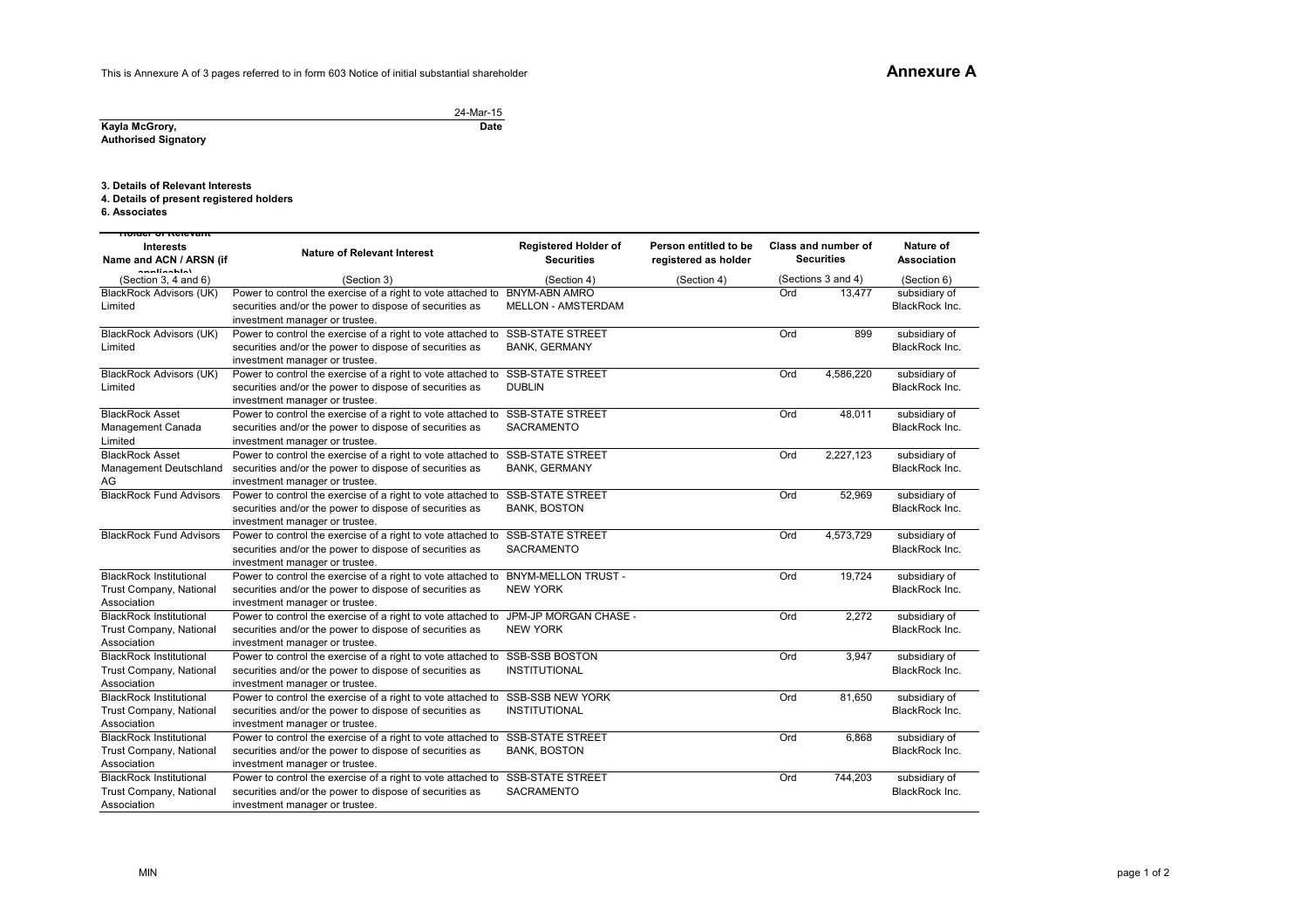| noluer of Relevant<br><b>Interests</b><br>Name and ACN / ARSN (if<br>annliaghla) | <b>Nature of Relevant Interest</b>                                                                                                                                                                  | <b>Registered Holder of</b><br><b>Securities</b>                       | Person entitled to be<br>registered as holder |     | Class and number of<br><b>Securities</b> | Nature of<br>Association        |
|----------------------------------------------------------------------------------|-----------------------------------------------------------------------------------------------------------------------------------------------------------------------------------------------------|------------------------------------------------------------------------|-----------------------------------------------|-----|------------------------------------------|---------------------------------|
| (Section 3, 4 and $6$ )                                                          | (Section 3)                                                                                                                                                                                         | (Section 4)                                                            | (Section 4)                                   |     | (Sections 3 and 4)                       | (Section 6)                     |
| <b>BlackRock Investment</b><br>Management (Australia)<br>Limited                 | Power to control the exercise of a right to vote attached to JPM-JPM CHASE -<br>securities and/or the power to dispose of securities held in SYDNEY<br>its capacity as investment manager.          |                                                                        |                                               | Ord | 45.818                                   | subsidiary of<br>BlackRock Inc. |
| <b>BlackRock Investment</b><br>Management (Australia)<br>Limited                 | Power to control the exercise of a right to vote attached to JPM-JPM CHASE -<br>securities and/or the power to dispose of securities held in SYDNEY<br>its capacity as responsible entity.          |                                                                        |                                               | Ord | 485.447                                  | subsidiary of<br>BlackRock Inc. |
| <b>BlackRock Investment</b><br>Management (Australia)<br>Limited                 | Power to control the exercise of a right to vote attached to NAB-NATIONAL<br>securities and/or the power to dispose of securities held in AUSTRALIA BANK<br>its capacity as investment manager.     | <b>LIMITED - MELBOURNE</b>                                             |                                               | Ord | 105.989                                  | subsidiary of<br>BlackRock Inc. |
| <b>BlackRock Investment</b><br>Management (Australia)<br>Limited                 | Power to control the exercise of a right to vote attached to NT-NORTHERN TRUST<br>securities and/or the power to dispose of securities held in CO. - CHICAGO<br>its capacity as investment manager. |                                                                        |                                               | Ord | 61,563                                   | subsidiary of<br>BlackRock Inc. |
| <b>BlackRock Investment</b><br>Management (UK) Ltd                               | Power to control the exercise of a right to vote attached to<br>securities and/or the power to dispose of securities as<br>investment manager or trustee.                                           | <b>BNP-BNP PARIS</b>                                                   |                                               | Ord | 8,283                                    | subsidiary of<br>BlackRock Inc. |
| <b>BlackRock Investment</b><br>Management (UK) Ltd                               | Power to control the exercise of a right to vote attached to<br>securities and/or the power to dispose of securities as<br>investment manager or trustee.                                           | <b>CITI-CITIBANK</b><br><b>INTERNATIONAL PLC</b><br>(LUXEMBOURG BRANCH |                                               | Ord | 6,278                                    | subsidiary of<br>BlackRock Inc. |
| <b>BlackRock Investment</b><br>Management, LLC                                   | Power to control the exercise of a right to vote attached to<br>securities and/or the power to dispose of securities as<br>investment manager or trustee.                                           | <b>BNYM-THE BANK OF</b><br><b>NEW YORK</b>                             |                                               | Ord | 14,311                                   | subsidiary of<br>BlackRock Inc. |
| <b>BlackRock Investment</b><br>Management, LLC                                   | Power to control the exercise of a right to vote attached to<br>securities and/or the power to dispose of securities as<br>investment manager or trustee.                                           | JPM-JP MORGAN CHASE -<br><b>NEW YORK</b>                               |                                               | Ord | 9,297                                    | subsidiary of<br>BlackRock Inc. |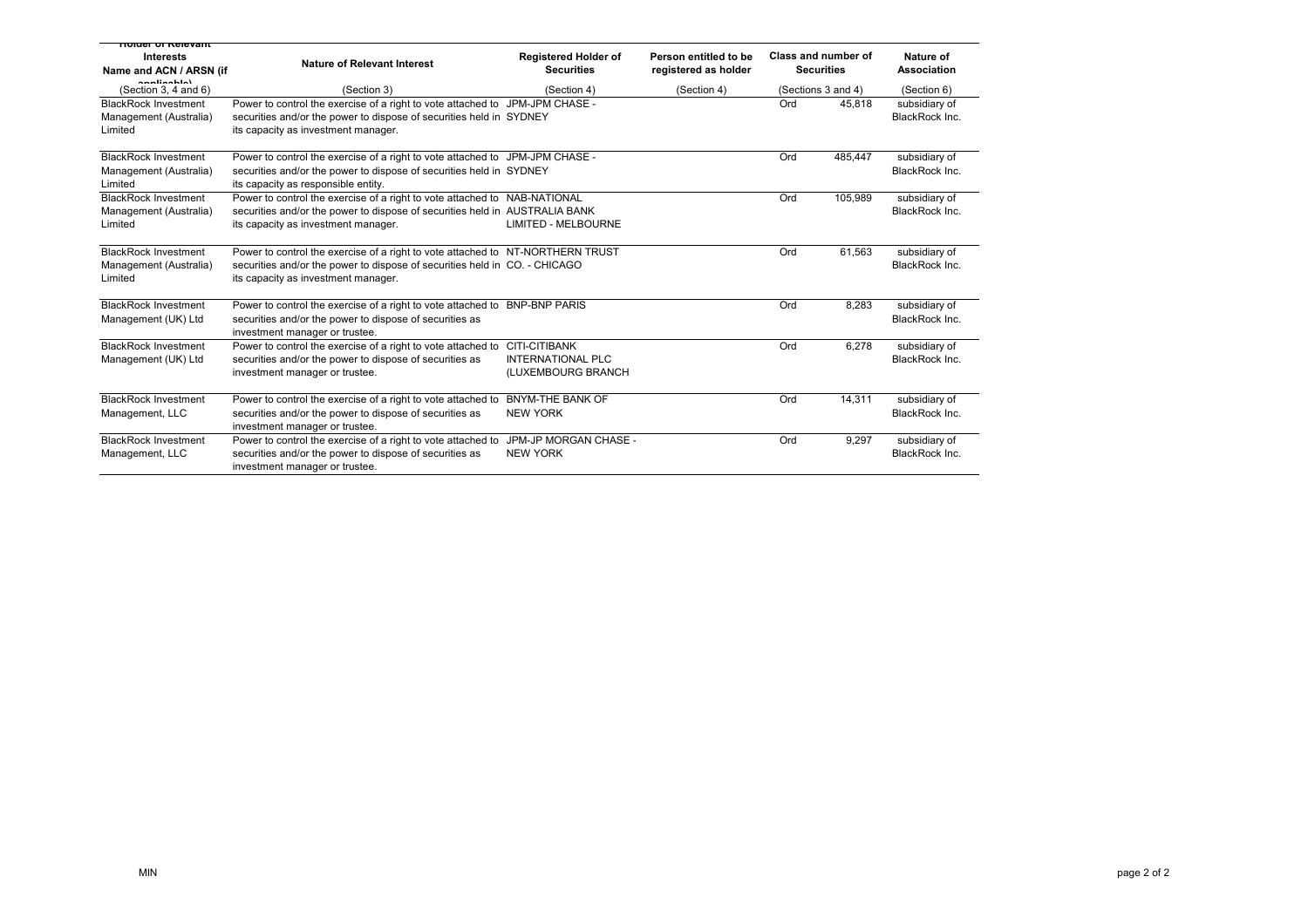This is Annexure B of 3 pages referred to in form 603 Notice of initial substantial shareholder

|                             | 24-Mar-15   |
|-----------------------------|-------------|
| Kayla McGrory,              | <b>Date</b> |
| <b>Authorised Signatory</b> |             |

# **5. Consideration**

| <b>MINERAL RESOURCES LTD (MIN)</b>                             |                             |     |               |      |                        |     |                            |
|----------------------------------------------------------------|-----------------------------|-----|---------------|------|------------------------|-----|----------------------------|
|                                                                | Date of Acquisition / Trans |     | Consideration |      |                        |     | <b>Class and number of</b> |
| <b>Holder of Relevant Interest</b>                             | on a prescribed fin'l mkt   |     |               | Cash | Non-cash               |     | securities affected        |
| <b>BlackRock Fund Advisors</b>                                 | $25-Nov-14$                 | yes |               | 7.74 | on mkt buy             | ord | 72,747                     |
| BlackRock Asset Management Deutschland AG                      | 26-Nov-14                   | yes |               | 7.79 | on mkt buy             | ord | 20,422                     |
| <b>BlackRock Fund Advisors</b>                                 | 01-Dec-14                   | no  | n/a           |      | in specie              | ord | 6,288                      |
| <b>BlackRock Fund Advisors</b>                                 | $\overline{01-Dec-14}$      | no  | n/a           |      | in specie              | ord | 3,144                      |
| <b>BlackRock Fund Advisors</b>                                 | $02$ -Dec-14                | yes |               | 7.25 | on mkt buy             | ord | 332                        |
| <b>BlackRock Fund Advisors</b>                                 | 02-Dec-14                   | no  | n/a           |      | in specie              | ord | 260                        |
| BlackRock Investment Management (Australia)<br>Limited         | 04-Dec-14                   | yes |               | 7.48 | on mkt buy             | ord | 396                        |
| <b>BlackRock Fund Advisors</b>                                 | 09-Dec-14                   | no  | n/a           |      | in specie              | ord | 1,296                      |
| <b>BlackRock Fund Advisors</b>                                 | 10-Dec-14                   | yes |               | 6.86 | on mkt buy             | ord | 10,316                     |
| <b>BlackRock Fund Advisors</b>                                 | 10-Dec-14                   | no  | n/a           |      | in specie              | ord | 471                        |
| BlackRock Investment Management (Australia)<br>Limited         | 11-Dec-14                   | yes |               | 6.97 | on mkt buy             | ord | 396                        |
| BlackRock Investment Management (Australia)<br>Limited         | 11-Dec-14                   | yes |               | 6.97 | on mkt buy             | ord | 6,380                      |
| <b>BlackRock Fund Advisors</b>                                 | 16-Dec-14                   | no  | n/a           |      | in specie              | ord | 432                        |
| <b>BlackRock Fund Advisors</b>                                 | $18$ -Dec-14                | no  | n/a           |      | in specie              | ord | 786                        |
| <b>BlackRock Advisors (UK) Limited</b>                         | 19-Dec-14                   | yes |               | 7.37 | on mkt buy             | ord | 5,763                      |
| <b>BlackRock Fund Advisors</b>                                 | 19-Dec-14                   | no  | n/a           |      | in specie              | ord | 786                        |
| <b>BlackRock Fund Advisors</b>                                 | 22-Dec-14                   | no  | n/a           |      | in specie              | ord | 255                        |
| <b>BlackRock Fund Advisors</b>                                 | 22-Dec-14                   | no  | n/a           |      | in specie              | ord | 710                        |
| <b>BlackRock Fund Advisors</b>                                 | 22-Dec-14                   | no  | n/a           |      | in specie              | ord | 1,278                      |
| <b>BlackRock Fund Advisors</b>                                 | 23-Dec-14                   | yes |               | 7.39 | on mkt buy             | ord | 466                        |
| BlackRock Asset Management North Asia<br>Limited               | 24-Dec-14                   | no  | n/a           |      | collateral<br>transfer | ord | 137,455                    |
| <b>BlackRock Fund Advisors</b>                                 | 26-Dec-14                   | no  | n/a           |      | in specie              | ord | 3,144                      |
| <b>BlackRock Fund Advisors</b>                                 | 26-Dec-14                   | no  | n/a           |      | in specie              | ord | 13,923                     |
| BlackRock Asset Management North Asia<br>Limited               | 29-Dec-14                   | no  | n/a           |      | collateral<br>transfer | ord | 44,073                     |
| <b>BlackRock Fund Advisors</b>                                 | $29$ -Dec-14                | yes |               | 7.38 | on mkt buy             | ord | 616                        |
| BlackRock Institutional Trust Company, National<br>Association | 05-Jan-15                   | yes |               | 8.37 | on mkt buy             | ord | 5,643                      |
| BlackRock Institutional Trust Company, National<br>Association | 05-Jan-15                   | yes |               | 8.37 | on mkt buy             | ord | 8,281                      |
| BlackRock Asset Management Deutschland AG                      | 06-Jan-15                   | yes |               | 8.01 | on mkt buy             | ord | 30,213                     |
| <b>BlackRock Fund Advisors</b>                                 | 06-Jan-15                   | no  | n/a           |      | in specie              | ord | 3,825                      |
| <b>BlackRock Fund Advisors</b>                                 | 09-Jan-15                   | no  | n/a           |      | in specie              | ord | 639                        |
| BlackRock Investment Management (Australia)<br>Limited         | 09-Jan-15                   | yes |               | 8.06 | on mkt buy             | ord | 396                        |
| <b>BlackRock Fund Advisors</b>                                 | 12-Jan-15                   | no  | n/a           |      | in specie              | ord | 7,074                      |
| <b>BlackRock Fund Advisors</b>                                 | 13-Jan-15                   | no  | n/a           |      | in specie              | ord | 1,349                      |
| BlackRock Advisors (UK) Limited                                | 16-Jan-15                   | yes |               | 6.79 | on mkt buy             | ord | 9,608                      |
| <b>BlackRock Fund Advisors</b>                                 | 16-Jan-15                   | yes |               | 6.83 | on mkt buy             | ord | 374                        |
| <b>BlackRock Fund Advisors</b>                                 | 21-Jan-15                   | no  | n/a           |      | in specie              | ord | 284                        |
| <b>BlackRock Advisors (UK) Limited</b>                         | 29-Jan-15                   | yes |               | 6.67 | on mkt buy             | ord | 899                        |
| <b>BlackRock Fund Advisors</b>                                 | 30-Jan-15                   | no  | n/a           |      | in specie              | ord | 3,611                      |
| BlackRock Asset Management Deutschland AG                      | 02-Feb-15                   | yes |               | 6.51 | on mkt buy             | ord | 3,639                      |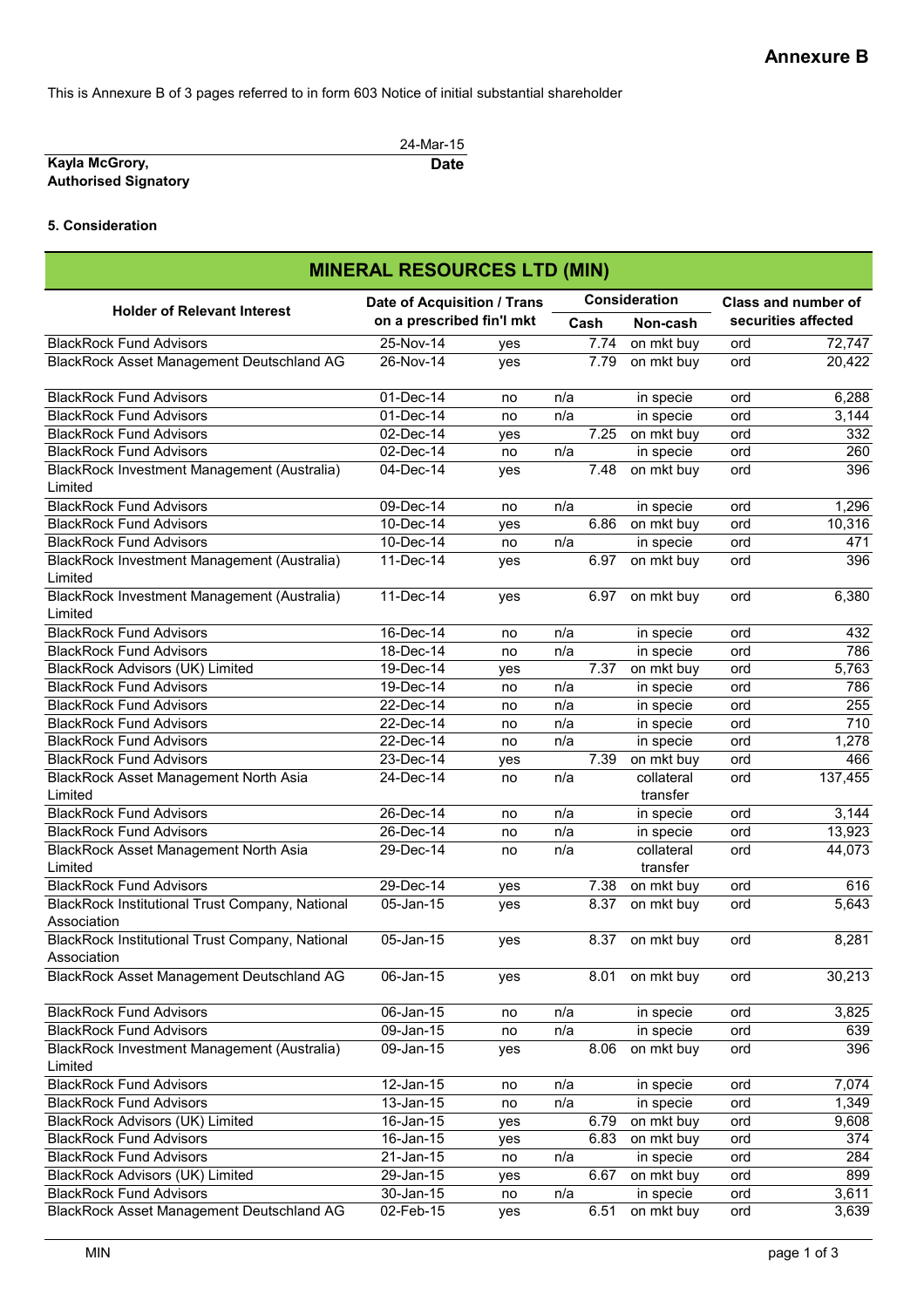|                                                                       |                           | Date of Acquisition / Trans |     |      | Consideration          | Class and number of |                     |
|-----------------------------------------------------------------------|---------------------------|-----------------------------|-----|------|------------------------|---------------------|---------------------|
| <b>Holder of Relevant Interest</b>                                    | on a prescribed fin'l mkt |                             |     | Cash | Non-cash               |                     | securities affected |
| BlackRock Investment Management (Australia)<br>Limited                | 02-Feb-15                 | yes                         |     | 6.51 | on mkt buy             | ord                 | 396                 |
| <b>BlackRock Fund Advisors</b>                                        | 03-Feb-15                 | no                          | n/a |      | in specie              | ord                 | 157                 |
| <b>BlackRock Advisors (UK) Limited</b>                                | 04-Feb-15                 | yes                         |     | 7.15 | on mkt buy             | ord                 | 16,902              |
| <b>BlackRock Fund Advisors</b>                                        | 09-Feb-15                 | yes                         |     | 7.33 | on mkt buy             | ord                 | 2,812               |
| <b>BlackRock Fund Advisors</b>                                        | 09-Feb-15                 | no                          | n/a |      | in specie              | ord                 | 1,278               |
| <b>BlackRock Fund Advisors</b>                                        | 12-Feb-15                 | no                          | n/a |      | in specie              | ord                 | 2,358               |
| BlackRock Investment Management (Australia)                           | 12-Feb-15                 | yes                         |     | 6.68 | on mkt buy             | ord                 | 594                 |
| Limited<br>BlackRock Institutional Trust Company, National            | 13-Feb-15                 |                             | n/a |      | in specie              |                     | 46,843              |
| Association                                                           |                           | no                          |     |      |                        | ord                 |                     |
| BlackRock Institutional Trust Company, National<br>Association        | 13-Feb-15                 | yes                         |     | 6.96 | on mkt buy             | ord                 | 4,514               |
| BlackRock Asset Management North Asia<br>Limited                      | 17-Feb-15                 | no                          | n/a |      | collateral<br>transfer | ord                 | 107,796             |
| BlackRock Investment Management (Australia)                           | 17-Feb-15                 | yes                         |     | 7.26 | on mkt buy             | ord                 | 12,187              |
| Limited                                                               |                           |                             |     |      |                        |                     |                     |
| <b>BlackRock Fund Advisors</b>                                        | 18-Feb-15                 | no                          | n/a |      | in specie              | ord                 | 459                 |
| <b>BlackRock Fund Advisors</b>                                        | 18-Feb-15                 | no                          | n/a |      | in specie              | ord                 | 284                 |
| <b>BlackRock Fund Advisors</b>                                        | 18-Feb-15                 | no                          | n/a |      | in specie              | ord                 | 1,207               |
| BlackRock Institutional Trust Company, National<br>Association        | 20-Feb-15                 | yes                         |     | 7.75 | on mkt buy             | ord                 | 7,671               |
| <b>BlackRock Fund Advisors</b>                                        | 24-Feb-15                 | no                          | n/a |      | in specie              | ord                 | 2,358               |
| <b>BlackRock Fund Advisors</b>                                        | 24-Feb-15                 | no                          | n/a |      | in specie              | ord                 | 255                 |
| BlackRock Institutional Trust Company, National                       | 25-Feb-15                 | no                          | n/a |      | in specie              | ord                 | 7,093               |
| Association                                                           |                           |                             |     |      |                        |                     |                     |
| <b>BlackRock Fund Advisors</b>                                        | 25-Feb-15                 | no                          | n/a |      | in specie              | ord                 | 13,348              |
| <b>BlackRock Fund Advisors</b>                                        | 26-Feb-15                 | no                          | n/a |      | in specie              | ord                 | 3,930               |
| <b>BlackRock Fund Advisors</b>                                        | 26-Feb-15                 | no                          | n/a |      | in specie              | ord                 | 1,917               |
| <b>BlackRock Institutional Trust Company, National</b><br>Association | 27-Feb-15                 | yes                         |     | 7.87 | on mkt buy             | ord                 | 4,850               |
| <b>BlackRock Fund Advisors</b>                                        | 27-Feb-15                 | no                          | n/a |      | in specie              | ord                 | 1,572               |
| BlackRock Investment Management (Australia)<br>Limited                | 02-Mar-15                 | yes                         |     | 7.48 | on mkt buy             | ord                 | 396                 |
| BlackRock Institutional Trust Company, National<br>Association        | 02-Mar-15                 | yes                         |     | 7.48 | on mkt buy             | ord                 | 3,164               |
|                                                                       | 02-Mar-15                 |                             |     |      |                        |                     | 1,278               |
| <b>BlackRock Fund Advisors</b><br><b>BlackRock Fund Advisors</b>      |                           | no                          | n/a |      | in specie              | ord                 | 568                 |
|                                                                       | 09-Mar-15                 | no                          | n/a |      | in specie              | ord                 |                     |
| BlackRock Asset Management Deutschland AG                             | 10-Mar-15                 | yes                         |     | 6.85 | on mkt buy             | ord                 | 10,133              |
| <b>BlackRock Fund Advisors</b>                                        | 10-Mar-15                 | no                          | n/a |      | in specie              | ord                 | 2,358               |
| <b>BlackRock Fund Advisors</b>                                        | 10-Mar-15                 | no                          | n/a |      | in specie              | ord                 | 255                 |
| <b>BlackRock Fund Advisors</b>                                        | 12-Mar-15                 | yes                         |     | 6.70 | on mkt buy             | ord                 | 3,192               |
| <b>BlackRock Fund Advisors</b>                                        | 12-Mar-15                 | no                          | n/a |      | in specie              | ord                 | 7,726               |
| BlackRock Investment Management (Australia)<br>Limited                | 13-Mar-15                 | yes                         |     | 6.84 | on mkt buy             | ord                 | 396                 |
| <b>BlackRock Advisors (UK) Limited</b>                                | 17-Mar-15                 | yes                         |     | 7.07 | on mkt buy             | ord                 | 16,906              |
| BlackRock Advisors (UK) Limited                                       | 18-Mar-15                 | yes                         |     | 6.76 | on mkt buy             | ord                 | 423,051             |
| <b>BlackRock Fund Advisors</b>                                        | 18-Mar-15                 | yes                         |     | 6.77 | on mkt buy             | ord                 | 265,843             |
| <b>BlackRock Fund Advisors</b>                                        | 18-Mar-15                 | no                          | n/a |      | in specie              | ord                 | 1,278               |
| <b>BlackRock Advisors (UK) Limited</b>                                | 19-Mar-15                 | yes                         |     | 7.05 | on mkt buy             | ord                 | 1,152               |
| BlackRock Advisors (UK) Limited                                       | 19-Mar-15                 | yes                         |     | 7.04 | on mkt buy             | ord                 | 136,727             |
| <b>BlackRock Fund Advisors</b>                                        | 19-Mar-15                 | yes                         |     | 7.09 | on mkt buy             | ord                 | 144,182             |
| BlackRock Asset Management Deutschland AG                             | $20$ -Mar-15              | yes                         |     | 7.00 | on mkt buy             | ord                 | 1,050,494           |
| <b>BlackRock Advisors (UK) Limited</b>                                | 20-Mar-15                 | yes                         |     | 7.04 | on mkt buy             | ord                 | 185,274             |
| BlackRock Advisors (UK) Limited                                       | 20-Mar-15                 | yes                         |     | 7.00 | on mkt buy             | ord                 | 200,000             |
| BlackRock Advisors (UK) Limited                                       | 20-Mar-15                 | yes                         |     | 7.00 | on mkt buy             | ord                 | 250,000             |
| BlackRock Advisors (UK) Limited                                       | 20-Mar-15                 | yes                         |     | 7.00 | on mkt buy             | ord                 | 1,001,118           |
| <b>BlackRock Fund Advisors</b>                                        | 20-Mar-15                 | yes                         |     | 7.04 | on mkt buy             | ord                 | 3,177,565           |
| BlackRock Investment Management (Australia)                           | 20-Mar-15                 | yes                         |     | 7.00 | on mkt buy             | ord                 | 78,180              |
| Limited<br><b>BlackRock Fund Advisors</b>                             | 20-Mar-15                 |                             |     | 7.00 | on mkt buy             | ord                 | 273,467             |
|                                                                       |                           | yes                         |     |      |                        |                     |                     |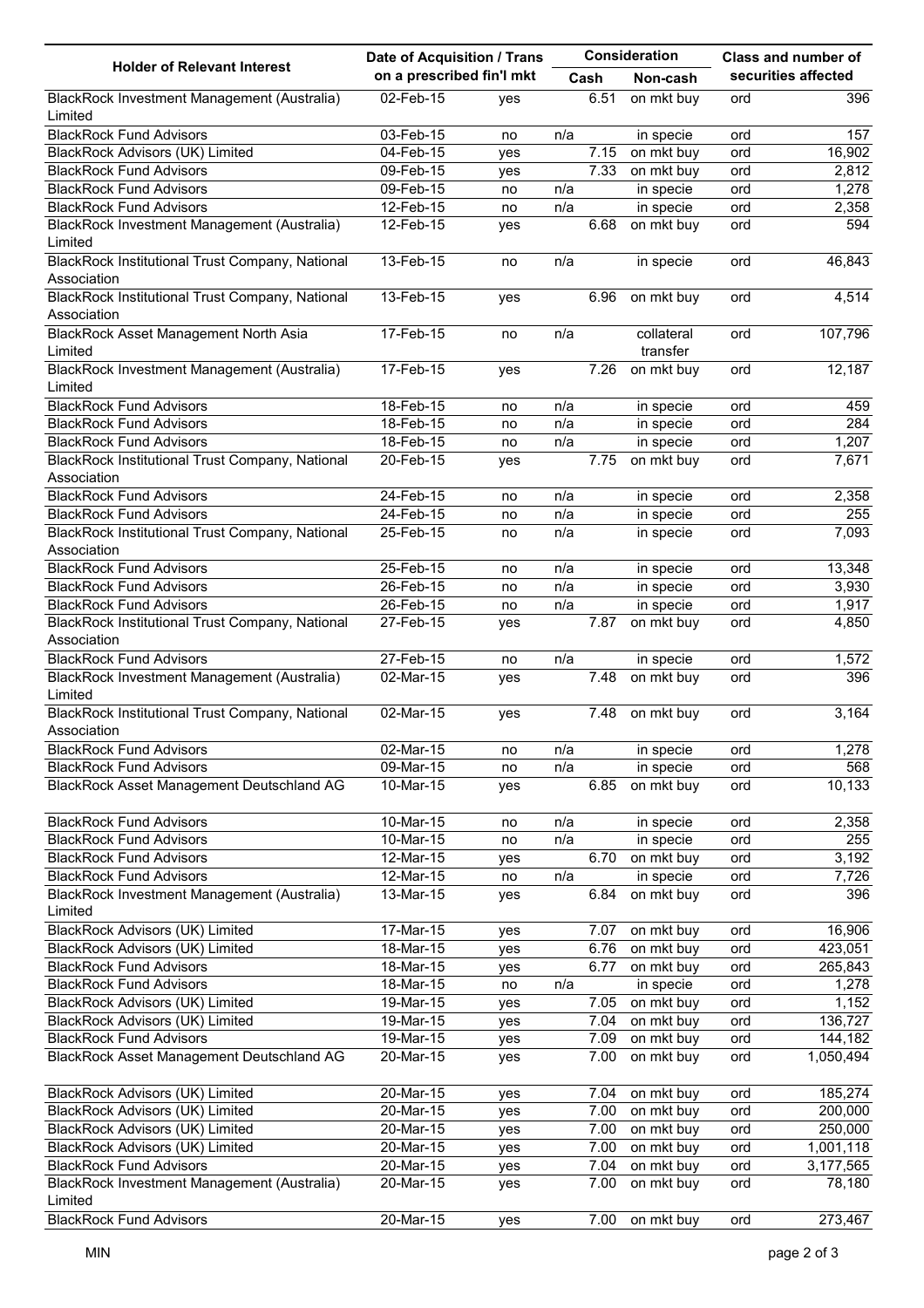| <b>Holder of Relevant Interest</b>        | Date of Acquisition / Trans |     |      | <b>Consideration</b> | Class and number of |        |
|-------------------------------------------|-----------------------------|-----|------|----------------------|---------------------|--------|
|                                           | on a prescribed fin'l mkt   |     | Cash | Non-cash             | securities affected |        |
| BlackRock Asset Management Canada Limited | 20-Mar-15                   | ves | 7.00 | on mkt buv           | ord                 | 43.962 |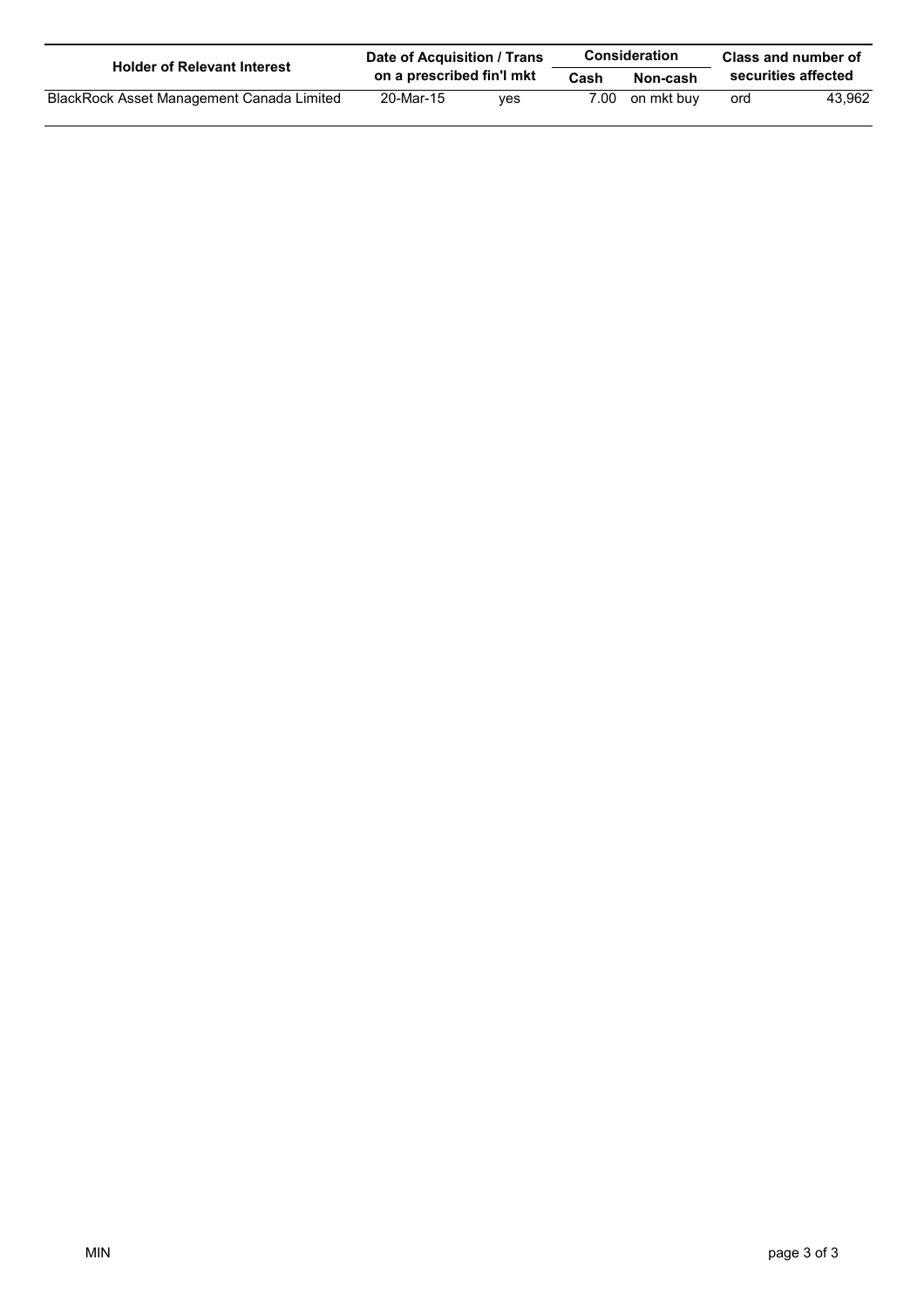# **Annexure C**

This is Annexure C of 1 page referred to in form 603 Notice of initial substantial shareholder

|                      | 24-Mar-15 |
|----------------------|-----------|
| Kayla McGrory,       | Date      |
| Authorised Signatory |           |

#### **7. Addresses**

The addresses of persons named in this form are as follows:

| Name                                                            | <b>Address</b>                                             |
|-----------------------------------------------------------------|------------------------------------------------------------|
| <b>BlackRock Group</b>                                          |                                                            |
| BlackRock Inc.                                                  | 55 East 52nd Street<br>New York NY 10055 USA               |
| BlackRock Advisors (UK) Ltd.                                    | Murray House<br>1 Royal Mint Court<br>London, EC3N 4HH, UK |
| BlackRock Asset Management Canada Limited                       | 161 Bay Street, Suite 2500<br>Toronto, Ontario M5J 2S1     |
| <b>BlackRock Asset Management Deutschland AG</b>                | Max-Joseph-Straße 6<br>80333 Munich, Germany               |
| BlackRock Asset Management North Asia Limited                   | 16/F. 2 Queen's Road<br>Cheung Kong Center<br>Hong Kong    |
| <b>BlackRock Fund Advisors</b>                                  | 400 Howard Street<br>San Francisco, CA, 94105              |
| BlackRock Institutional Trust Company, National<br>Association  | 400 Howard Street<br>San Francisco, CA, 94105              |
| BlackRock Investment Management (Aust) Ltd (ACN 006<br>165 975) | Level 26, 101 Collins St<br>Melbourne Australia            |
| BlackRock Investment Management (UK) Ltd                        | 12 Throgmorton Avenue<br>London EC2N 2DL UK                |
| BlackRock Investment Management, LLC                            | 1 University Square Drive, Princeton, NJ 08540             |